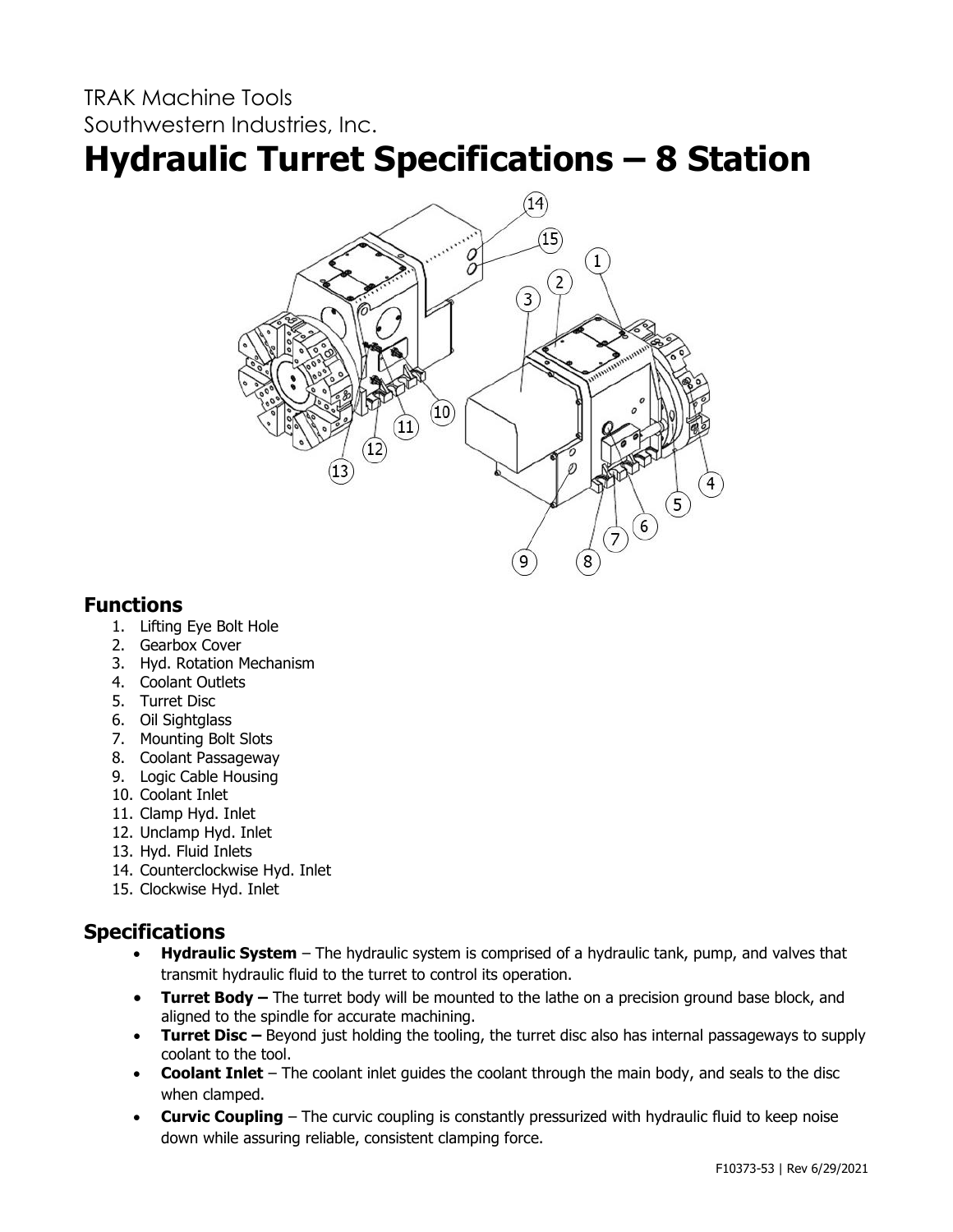

# **Technical Specifications**

| <b>Description</b>                                   |                            | <b>Turret Spec</b> |
|------------------------------------------------------|----------------------------|--------------------|
| Center Height                                        | in. $(mm)$                 | 3.15(80)           |
| Number of Tools                                      | No.                        | 8                  |
| Rotating Time (tool-to-tool)                         | sec                        | 0.5                |
| Rotating Time (including clamping)                   | sec                        | 0.6                |
| Total Indexing Time for 180°                         | sec                        | 1.8                |
| Total Indexing Time for 180° (including<br>clamping) | sec                        | 2                  |
| <b>Curvic Coupling Type</b>                          |                            | 24140              |
| Hydraulic Motor Type                                 | <b>DANFOSS</b>             | OMM50              |
| Solenoid Operated Valve                              |                            | AC 110V / DC 24V   |
| <b>Hydraulic Working Pressure</b>                    | PSI (kgf/cm <sup>2</sup> ) | 426.7 (30)         |
| <b>Flow Rate</b>                                     | GPM (L/min.)               | 5.3(20)            |
| Clamping Force of Hydraulic Cylinder                 | Lbf (kgf)                  | 4,557 (2,067)      |
| Accuracy of Repeatability                            | In $(mm)$                  | .00012(0.003)      |
| N.W. (without tool disc)                             | $Lbs$ (kg)                 | 110.23 (50)        |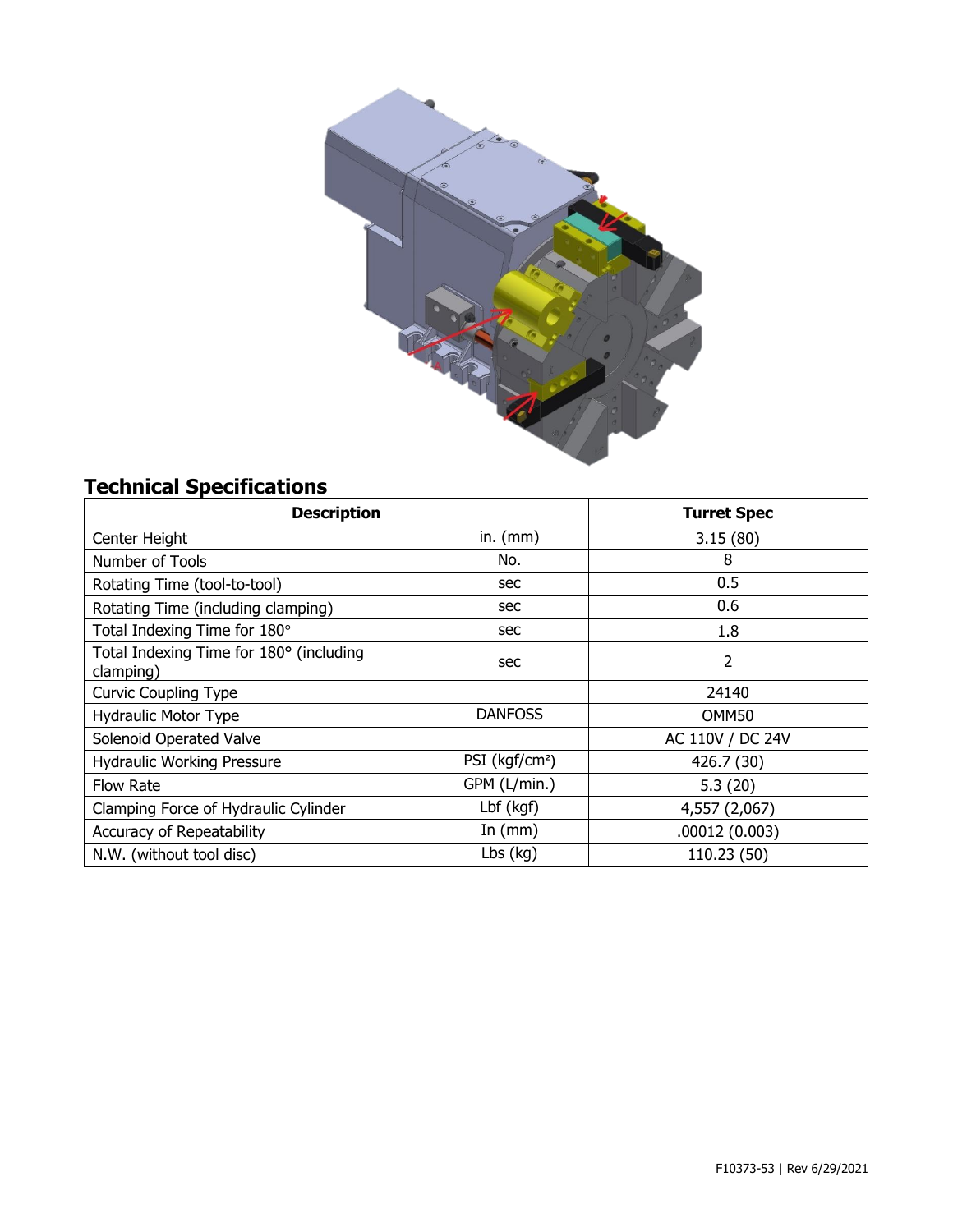## **Overall Dimensions**







|   | <b>Threading Hole Spec</b> | <b>Position</b>      |
|---|----------------------------|----------------------|
| A | PT $1/2$ "                 | Logic Cable Entrance |
| в | PT 1/4"                    | Gear Oil Sightglass  |
| C | PT $\frac{1}{4}$ "         | Unclamp Port         |
| D | PT 1/4"                    | Gear Oil Drain       |
| Е | PT 1/4"                    | Coolant Inlet        |
| F | PT 1/8"                    | Clamp Port           |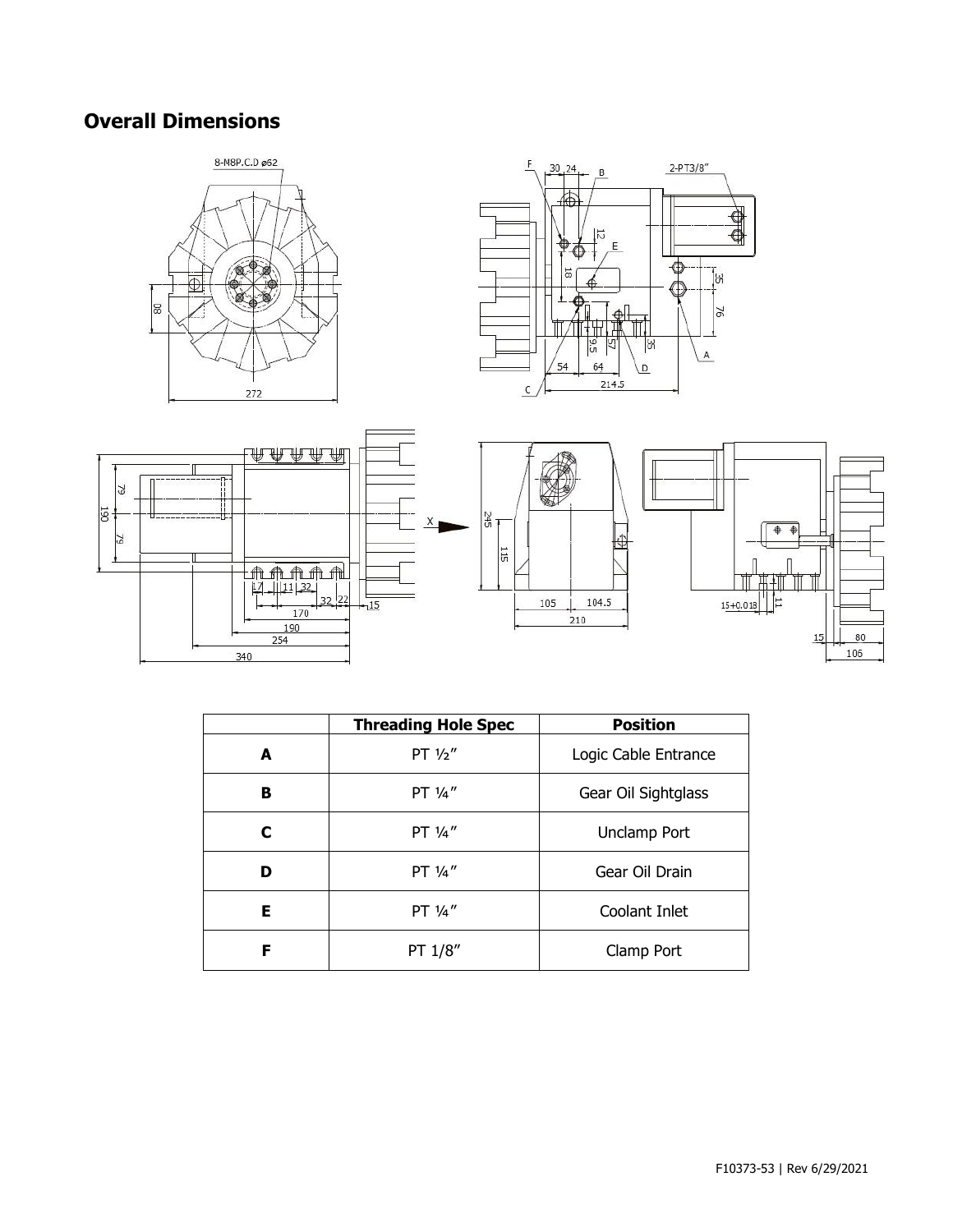# **Hydraulic System**



| 1. Hydraulic Rotation Mechanism      | <b>OMM 50</b>       |
|--------------------------------------|---------------------|
| 2. Hydraulic Rotation Solenoid Valve | DSG-01-3C4-A110/D24 |
| 3. Tool Clamp Solenoid Valve         | DSG-01-2D2-A110/D24 |